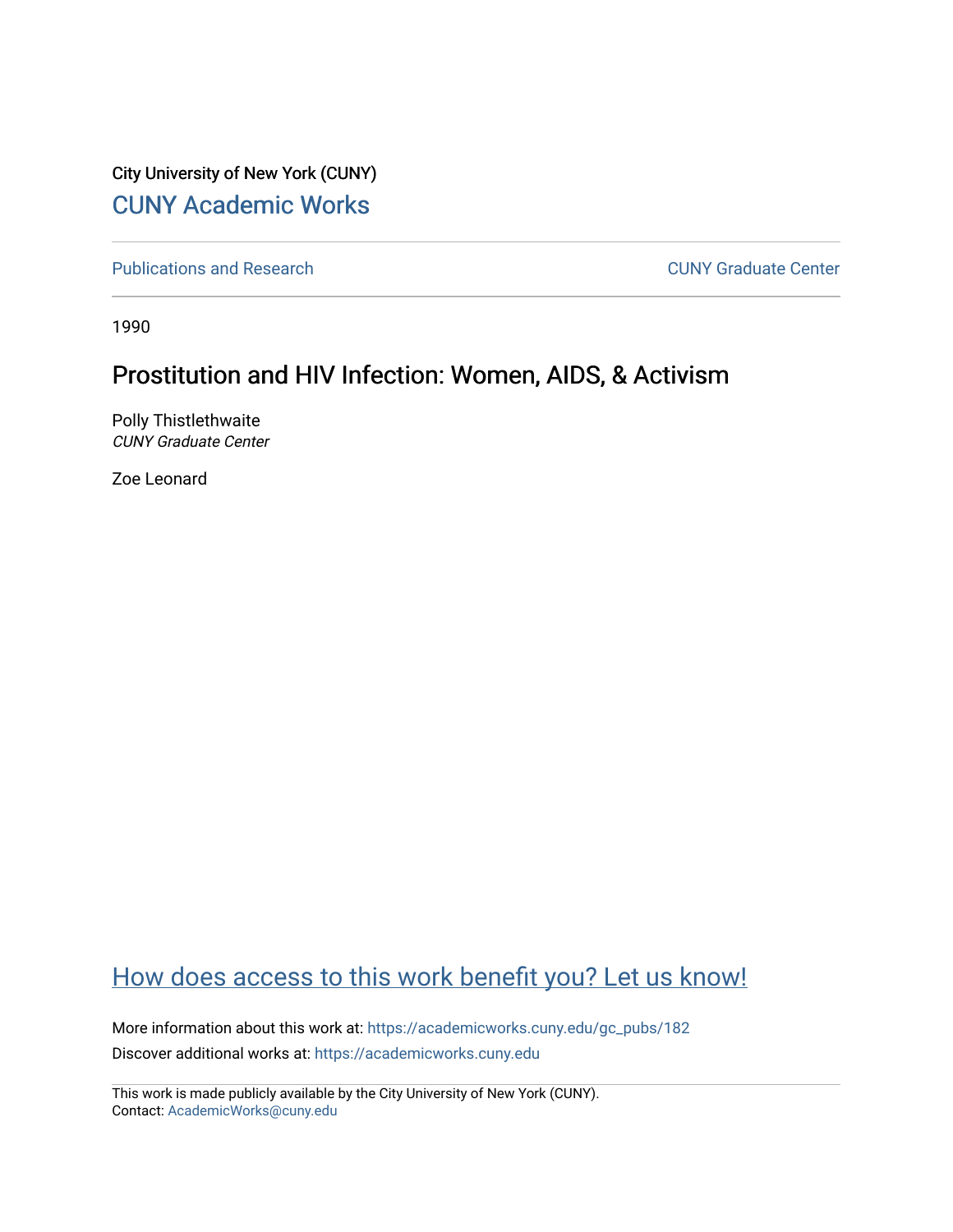# **PROSTITUTION AND HIV INFECTION**

# **Zoe Leonard Polly Thistlethwaite**

There is existing a moral pestilence which creeps insidiously into the privacy of the domestic circle, and draws thence the myriads of its victims, and which saps the foundation of that holy confidence, the first, most beautiful attraction of home.

W.W. Sanger, MD, *History of Prostitution*, 1895

Laws prohibiting prostitution and the related "offenses" of solicitation and loitering have been formed from the rhetoric in struggle "to uphold the nation's morality" or to guard "the family against vice and depravity" or to protect the unsuspecting "general population" from disease. Sometimes prostitution laws are justified in liberal terms, for example, to protect prostitute "victims" from the violence bred by a sexist society. Regardless of legal intent or means of justification, laws prohibiting nonviolent sexual behavior between consenting people violate individual freedom. They cut right through us. With these laws, the state assumes enormous power over our sexualities, our identities, and our lives. The state could use this power to persecute all of us, but instead invokes it discriminately to penalize only a select minority.

A prostitute is said to be one who commits common indiscriminate sexual activity for hire, in distinction from sexual activity confined exclusively to one person; therefore a woman who indulges in illicit sexual intercourse with only one man has been said not to be a prostitute. On the other hand, it has been held, whether a woman is a common prostitute does not depend alone upon the number of persons with whom she has illicit intercourse but rather may be judged from all the surrounding circumstances, including her acts, conduct, and utterances, and a determination as to whether she was lacking in discrimination within the commonly accepted meaning of that word in submitting to, or offering her body for, illicit sexual intercourse. Since the usual motive for indiscriminate sexual intercourse is the money paid therefor, prostitution is sometimes defined to be indiscriminate sexual commerce for gain, or for a fee, and gain has been made an element of the crime by statute in some jurisdictions...

Irwin J. Shiffres, J.D "Prostitution," *American Jurisprudence*, 2nd Ed., 1984 

Prostitution is illegal in all the United States except in a few counties in Nevada where it is legal and regulated.<sup>1</sup> Criminal definitions of prostitution are sexist, vague, and arbitrarily enforced and applied, as the above excerpt from a popular legal text suggests. Early state and municipal legislation defined and prohibited specific sexual acts as prostitution, but this approach proved too difficult to enforce. As a result, legislation over the past 30 years or so has supplemented earlier laws prohibiting not only the sex defined as prostitution, but also the solicitation and loitering behavior determined to precede it. This approach, of course, allows the state more power to arrest and prosecute. The U.S. government spends an estimated \$227 million per year on arrests, prosecution, and incarceration of sex workers.<sup>2</sup>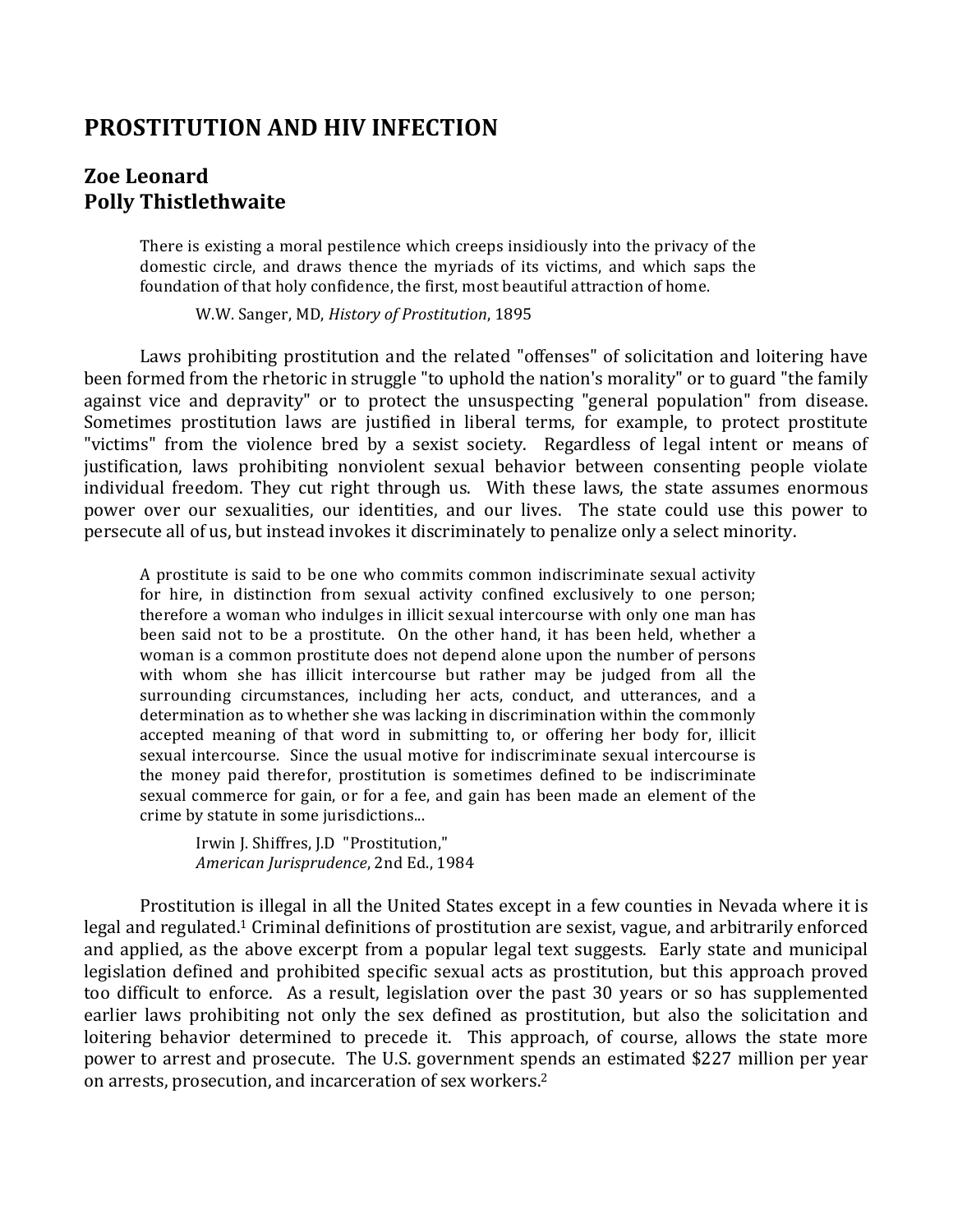There are many different ways to work as a prostitute. The most visible and recognizable involves street solicitation, but street work constitutes only 10 to 20 percent of prostitution in the United States.<sup>3</sup> Streetwalkers usually make less money and work under more dangerous and stressful conditions than women working as kept mistresses or in brothels, massage parlors, or escort agencies. Racism, ageism, and economic violence dictate that more women of color, poor women, and young women in the sex industry tend to work in disproportionate numbers on the street and, generally, in more unfavorable conditions.

Prostitute arrests and prosecution practices reflect legal discrimination on the basis of gender, race, and class. Of 126,500 people arrested on prostitution charges in 1983, only 10 percent were male heterosexual customers, while 73 percent were female sex workers, and 17 percent were male transvestite or preoperation transsexual workers. Almost 90 percent of prostitutes arrested are women who work the street. Though approximately 50 percent of street prostitutes are women of color, 55 percent of those arrested and 85 percent who actually do jail time are women of color. $4$ 

More women on the street are substance users or are more likely to have sexual partners who are addicted to drugs. High seroprevalence rates reported among street workers have run parallel with reported practice of IV drug use (which assumes unsafe needle-sharing) and unprotected sex with IV drug-using men.<sup>5</sup> In addition, some women who may or may not think of themselves as sex workers exchange sex for drugs, especially crack, in desperate situations. Many women believe that only other so-called bad women, whores, and drug users, get AIDS. The madonna/whore dichotomy pervades our culture and psyches, making it difficult for many women to make an objective assessment of risk for HIV infection.

#### **Prostitutes as Scapegoats**

A German bullet is cleaner than a whore.

Colonel Care Poster, World War I hygiene propaganda, c. 1918

Along with gay and bisexual men and IVDUs, prostitutes have been blamed for AIDS. Prostitutes have been depicted as "pools of contagion," "reservoirs of infection," and "vectors of transmission" who are "selling death" to the supposedly pure, innocent heterosexual population.

To date, the scientific community's interest in prostitutes has stemmed from the perceived threat of infection posed to straight men. Mandatory HIV testing for prostitutes has gained popularity in response to these fears, not concerns about prostitutes' health. Rarely is it suggested that a sex worker test her HIV status in order to seek treatment or to better govern her own life. There has been no real cry of concern for prostitutes' lives, even though female sex workers are at far greater risk of contracting HIV from clients than clients are of contracting HIV from sex workers.<sup>6</sup> Heterosexual transmission studies indicate that male-to-female HIV transmission through penis-vagina and penis-oral sex is far more likely than female-to-male transmission in the United States. 

Most professional sex workers routinely use condoms for both oral and vaginal sex,7 sometimes by sneaking them on unbeknownst to johns. Sex workers are far more likely to practice safe sex than other sexually active women. <sup>8</sup> But there are barriers to routine condom use. Condoms themselves can be expensive, and not all women can afford them all the time. And like other heterosexual men who prefer not to use condoms, johns will sometimes either refuse to use a condom or will offer more money for skin-to-skin contact. Heterosexual men have a legacy of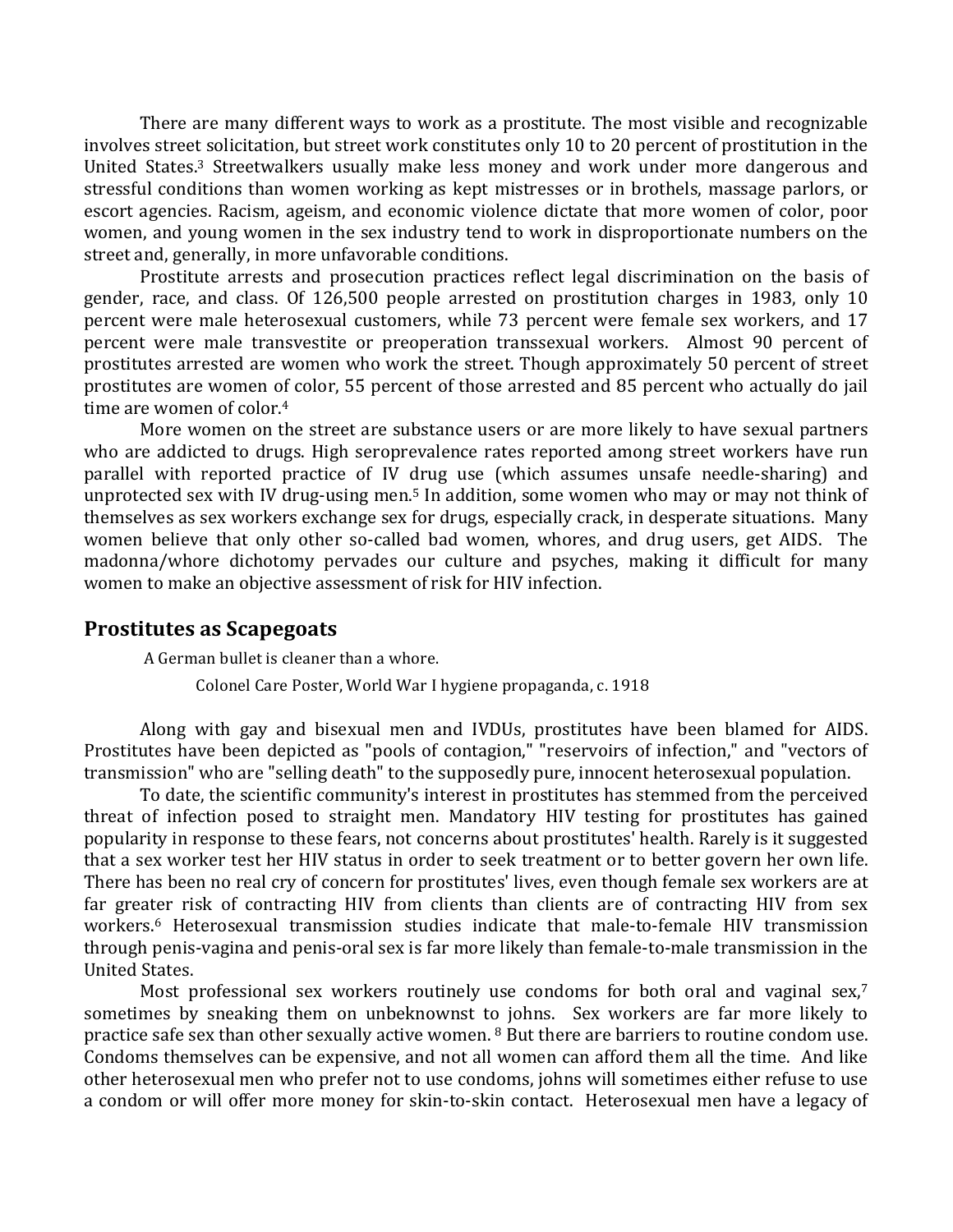bearing no responsibility to prevent pregnancy or STD transmission, so it is unusual for johns who do not perceive themselves at risk for AIDS to readily take responsibility for safe sex with prostitutes. Sex workers may also be at risk for HIV infection from their lovers. Women who use condoms on the job might not -- as a way of expressing love or trust or to separate sex for work from sex for pleasure -- use barrier methods at home with their lovers. And finally, in many cities, police undermine sex workers' efforts to practice safe sex by confiscating or destroying condoms and bleach during prostitute arrests. In San Francisco, COYOTE (Call Off Your Tired Old Ethics), the prostitutes' advocacy organization, fought this practice and obtained a special order from the police department stopping seizure of condoms and bleach.

## **Prostitute Seroprevalence Studies**

Many studies have been done to determine the rates of HIV infection among women sex workers in the United States, with seroprevalence rates ranging from 0 to 65 percent.<sup>9</sup> In a 1985 study highly publicized upon its release, Hunter Hansfield, Director of Public Health in Seattle, reported that 5.5 percent of prostitutes were seropositive. As a sample for his study, ninety-two women in jail for prostitution were forced to give blood for the ELISA test. Not only was his sample unrepresentative of the prostitute population, his HIV test also generated false positive results. A subsequent, more accurate Western Blot test revealed that none of the women in his sample was seropositive. Hansfield has done nothing to quell the "prostitute panic" his study erroneously fueled. He has vet to publish the updated test results.<sup>10</sup>

In a study conducted shortly after Hansfield's, Project AWARE found that nine of 146 San Francisco Bay area nonprostitute women with histories of IV drug use and probable needlesharing tested HIV positive (6.2 percent). AWARE concluded that seroprevalance in prostitutes and sexually active non-prostitutes is about even, and that infection rates among all women correlate more closely with needle-sharing habits and unprotected sex with needle-sharing men than with prostitution. This study and six others by various groups in this area concluded that the prevalence of seropositivity in prostitutes paralleled the cumulative incidence of AIDS in nonprostitute women. In other words, women who are paid for sex do not contract HIV any more than women who are not.<sup>11</sup>

Unlike prostitutes, johns have not been studied as agents of HIV transmission to sex workers, even though many johns are as promiscuous as many sex workers. Only one small unpublished study conducted by Joyce Wallace has attempted to assess the rates at which johns in the United States actually contract HIV. In her sample of 500 johns only three tested seropositive, claiming no risk behaviors other than sex with women.<sup>12</sup> Evidence indicates that at this time in the United States, heterosexual men (as a group) engaging in sex with prostitutes (as a group) have not been contracting HIV from them. Female prostitutes, on the other hand, are more likely to contract HIV from unprotected vaginal, anal, or oral sex with men.

All scientific studies must be interpreted in a political context. When reading a study, think about its motives. Think about how the study's recruitment methods affect the results. For example, many early studies recruited subjects from prisons and drug treatment programs, where needle sharing was a likely mode of transmission. Consider the kind of HIV testing done. Was it reliable? Were the results confirmed? Remember that for most men, the least stigmatized mode of HIV transmission is sex with a woman. Men may claim HIV transmission from contact with a prostitute rather than admit to having sex with another man or to IV drug use.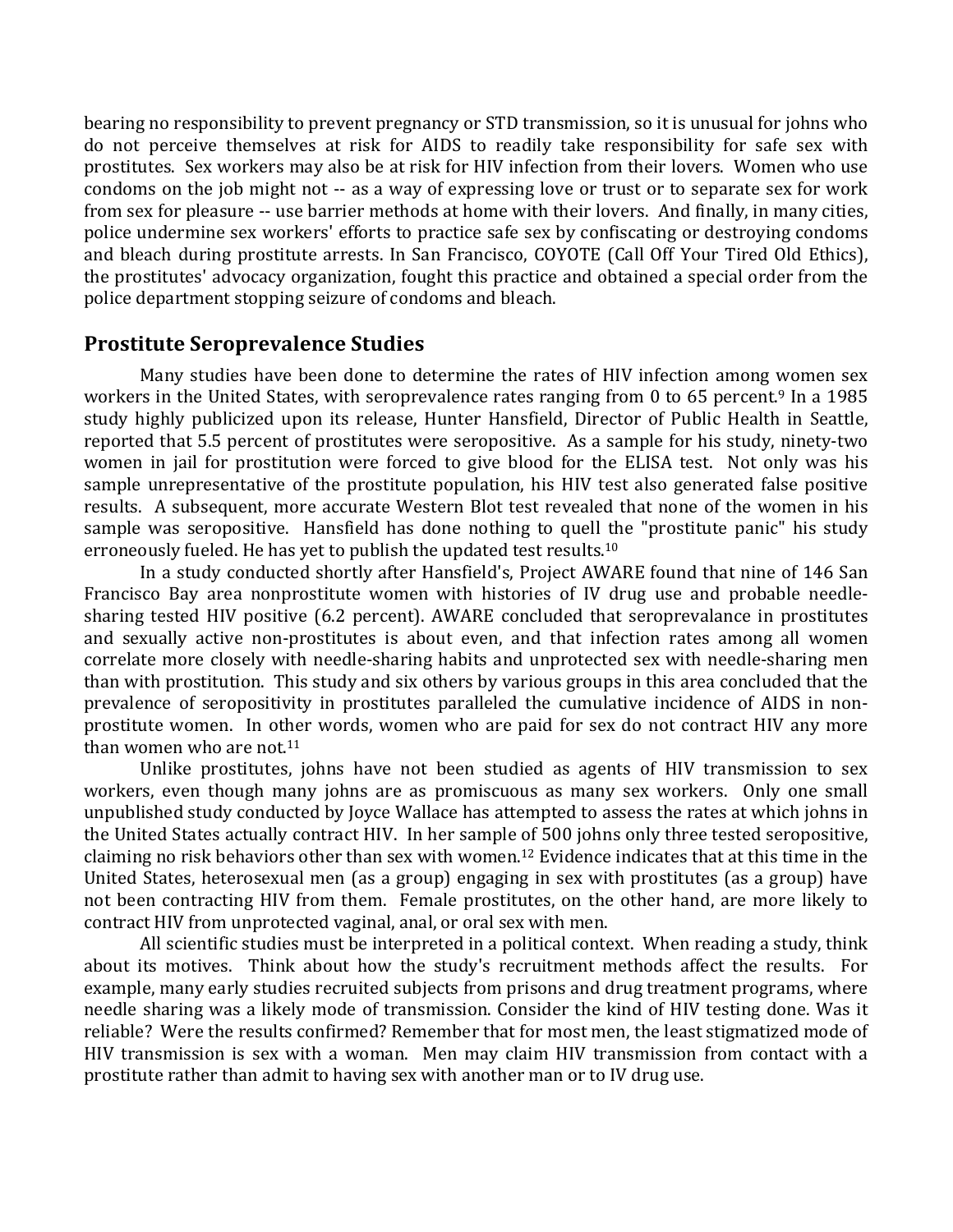At this point, it is clear that exposure to body fluids via needle-sharing and unprotected sex are the main risk factors for HIV transmission, no matter who you are. Monitoring seroprevalence rates among sex workers for further transmission research is a waste of time and money, especially without substantial improvements in counseling, drug treatment, and health care services to those who need them most.

#### **Discrimination against Prostitutes**

I put prostitutes and gays at about the same level...and I'd be hard-put to give somebody life for killing a prostitute.

Judge Hampton, a Texas judge explaining why he gave a light sentence to men convicted of killing a gay man  $13$ 

There is a thriving tradition of violence and discrimination against prostitutes. This violence can manifest itself on the street in beatings, rapes, and vigilante attacks on working women. Because prostitution is defined as a crime, sex workers are extended minimal protection under the law. Prostitutes are subject to arrest, quarantine, and mandatory testing for sexually transmitted diseases. Because prostitution is illegal, employers are not responsible to sex workers in any way. Sex workers have no job-related health or disability benefits, making health care difficult to obtain. Economic conditions dictate that seropositive women sometimes have to continue to work during illness. Then, even if safe sex is practiced with clients, sex workers are open to further legal prosecution. In its most benign forms, discrimination against prostitutes is merely insulting. But when police turn a blind eye to crimes committed against sex workers, or when medical scientists only research prostitute seropositivity without providing their "subjects" treatment and education, it can be deadly.

During World War I, the government quarantined over 30,000 women in response to soaring numbers of syphilis cases, rather than distribute condoms to America's roving servicemen.<sup>14</sup> Any woman under suspicion was forced to test for VD, with devastating personal consequences. Syphilis rates continued to soar. Though never an effective public health measure, quarantine (imprisonment) is now applied in some states to HIV positive individuals. State quarantine laws not specifically mentioning prostitutes are nonetheless selectively applied to prostitutes. A current South Carolina AIDS law was used to prosecute a Black, mentally disabled prostitute who was placed under house arrest (quarantine) for 90 days because she was HIV positive. Under a similar law in Orlando, Florida, a sex worker was charged with manslaughter even though she used condoms with all her customers and all her customers tested were seronegative. Seropositive prostitutes are treated extremely harshly, as if they deserve to get AIDS and are hellbent on infecting others. Just imagine the impossibility of a prostitute charging a john with infecting her! Even in the Nevada counties where registered prostitution is legal, women, not johns, are required to use condoms during sex. Since men are the ones with the penises, wouldn't it make better sense to require johns to make sure condoms are worn during sex?

In 1986, the Food & Drug Administration issued guidelines to blood banks recommending that anyone who has "had sex for money or drugs since 1977" be barred from giving blood. This recommendation stands along with other heterosexist, racist, and faulty prohibitions excluding "any man who has had sexual contact with another man since 1977, even once," and "anyone who was born in or emigrated from Haiti or Africa," except nine exempted countries.<sup>15</sup> Nonprostitutes who have had sex with prostitutes are prohibited from giving blood for only six months, just long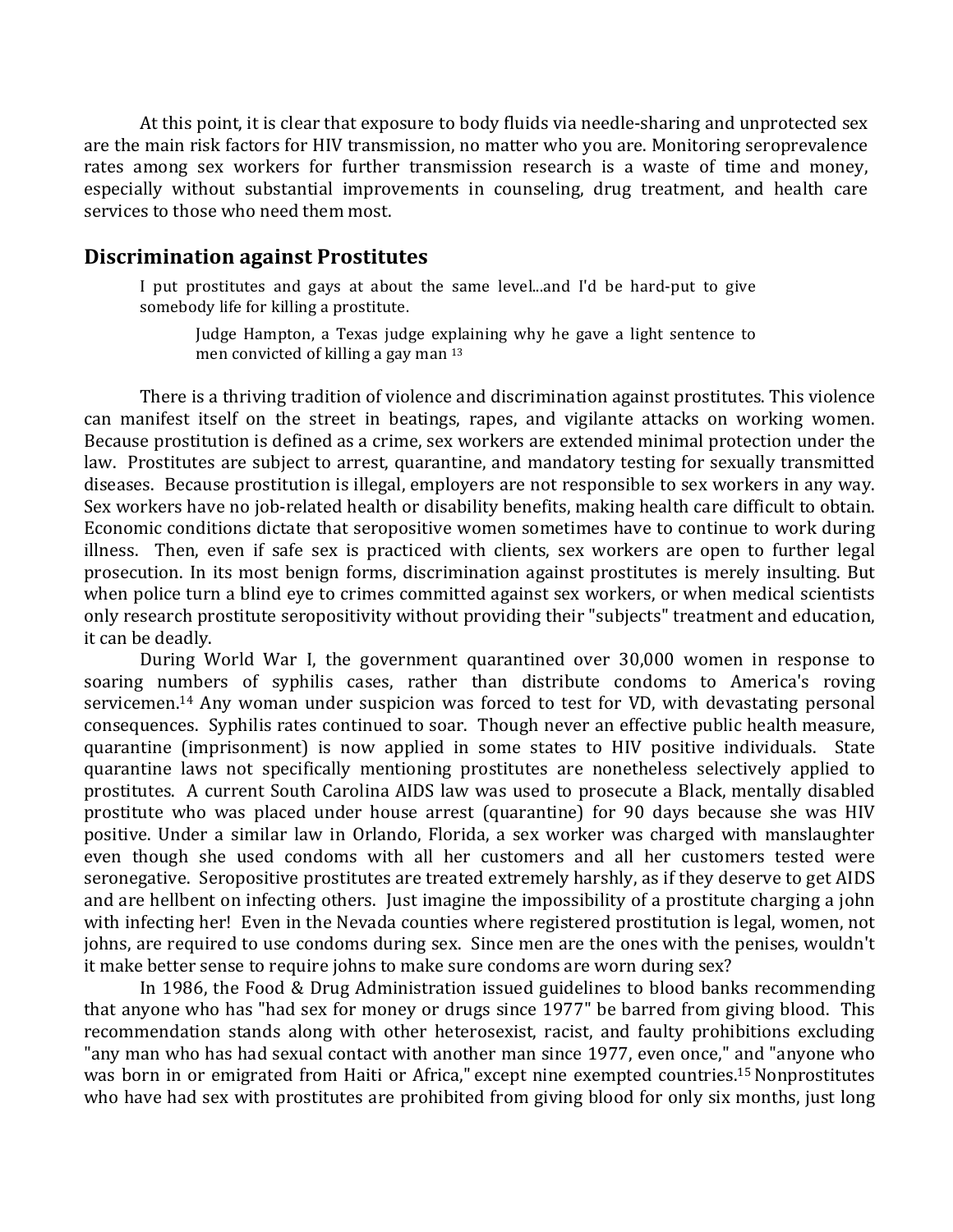enough for HIV antibodies to show up in a routine ELISA test. COYOTE has protested these FDA recommendations, saying the guidelines should advise donors according to risk behavior, not reputation. 

#### **Imperialism, Tourism and the Sex Trade**

Many issues for prostitutes around the world stem from policies and attitudes prevailing in this country. As a major world power, the United States sets policy precedents for other countries to follow. Governments dependent on the U.S. for financial or military support are directly affected by U.S. AIDS policy.

Prostitution is a large component of the Philippine economy. There are over 150,000 Filipinas servicing the tourist industry and the U.S. military. In Manila, over 5 percent of the female population are employed as prostitutes, $16$  reflecting the poor economic situation many Filipinas face and the large market there for sex services.

The Subic Naval Base is the largest U.S. Naval Base off American soil. In Olongapo City, a city of 200,000 people which has sprung up around the base, there are over 10,000 registered "hospitality girls" and countless unregistered streetworkers.<sup>17</sup> Although prostitution is officially illegal, Philippine law requires that "bar girls" test regularly for HIV and other STDs. Only a portion routinely comply. The U. S. Navy subsidizes the mandatory HIV testing of these women, but does not finance any of the treatments for those who are sick or infected with HIV. The results of VD tests are publicized at the base on board displaying photographs of the women employed at different nightclubs. U.S. military personnel, of course, are not required to test routinely for STDs for the benefit of Filipina sex workers.

Medical authorities inform women if HIV tests are positive, but neither the ramifications of infection nor the long-term prognosis is discussed. Most women must continue to work. Three months later, seropositive women are taken to the US Naval Hospital in Manila and tested again. There they are given some information about HIV and transmission, but they receive no counseling and no treatment. One Navy doctor involved in AIDS research, Lieutenant Commander Thomas O'Rourke, has indicated that U.S. servicemen are infecting Filipina sex workers with HIV. O'Rourke has since been court-martialed for illegally distributing painkillers to AIDS patients.

The military fails to give adequate education to enlisted troops and the working women servicing them. As a result, many servicemen refuse to use condoms. Filipina bar girls are under great pressure to do what a customer wants, because a dissatisfied customer can get a refund from the bar, usually at her expense. U.S. military men are eager to have sex, but they shirk their responsibility to behave safely with sex partners.

## **Conclusion**

Sex workers are at risk for HIV infection. Clients demanding skin-to-skin contact, lovers expecting the same, arresting officers confiscating condoms, waiting lists for drug treatment programs, and the lack of public health care and drug treatment all jeopardize the health and safety of women sex workers. Legal violence from the state threatens every aspect of a prostitute's existence. Legal, social, and economic obstacles faced by all women become larger when applied to women who sell sex for a living. What's an AIDS activist to do? Support prostitutes' rights organizations. Find out the laws and policies in your area concerning mandatory testing, quarantine, and condom confiscation. And make these demands: